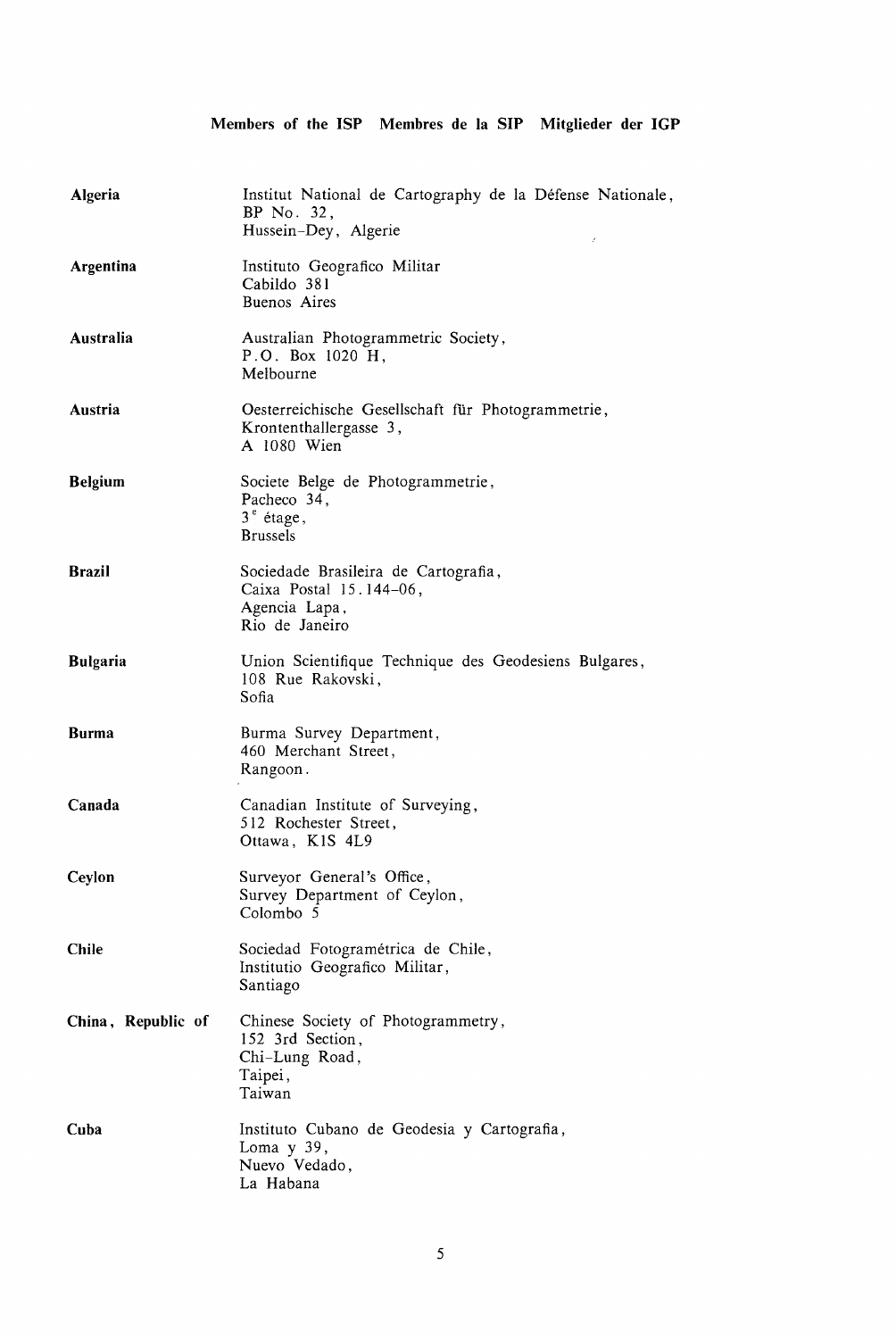| <b>Cyprus</b>                        | Cyprus Photogrammetric Society,<br>9 G. Christoforou Street,<br>Acropolis Nicosia 112                                         |
|--------------------------------------|-------------------------------------------------------------------------------------------------------------------------------|
| Czechoslovakia                       | Czechoslovak Society for Photogrammetry,<br>P.O. Box 20,<br>Prague                                                            |
| Denmark                              | Danish Photogrammetric Society,<br>7 Rigsdagsgarden,<br>DK 1218 Copenhagen K.                                                 |
| Egypt                                | Faculty of Engineering,<br>Alexandria University,<br>Hadara-Alexandria                                                        |
| Finland                              | National Board of Surveys,<br>Kirkkokatu 3,<br>Helsinki 17                                                                    |
| France                               | Société Française de Photogrammétrie,<br>2, Avenue Pasteur,<br>94–Saint–Mande,<br>Paris                                       |
| German Democratic<br><b>Republic</b> | Gesellschaft für Photogrammetrie in der<br>Deutschen Demokratischen Republik<br>George-Bahr-Strasse 7,<br>Dresden A 27        |
| German Federal<br>Republic           | Deutsche Gesellschaft für Photogrammetrie,<br>Technical Univ.,<br>33 Braunschweig                                             |
| Greece                               | Greek Society of Photogrammetry<br>4, Karageorgi Servias<br>Athens $(125)$                                                    |
| <b>Hungary</b>                       | Geodetic & Cartographic Society,<br>Szabadsag Ter 17,<br>Budapest V                                                           |
| India                                | Survey General of India,<br>P.O. Box 37,<br>Dehra Dun (U.P.)                                                                  |
| Iran                                 | National Cartographic Center,<br>P.O. Box 1844,<br>Tehran                                                                     |
| Iraq                                 | Director General of Surveys,<br>Baghdad,<br>Republic of Iraq                                                                  |
| <b>Ireland</b>                       | Irish Society of Surveying and Photogrammetry<br>c/o Engineering Department<br>Museum Building<br>Trinity College<br>Dublin 2 |
| Italy                                | Societa Italiana di Fotogrammetria e Topografia, OMI,<br>Via della Vasca Navale 81<br>Roma                                    |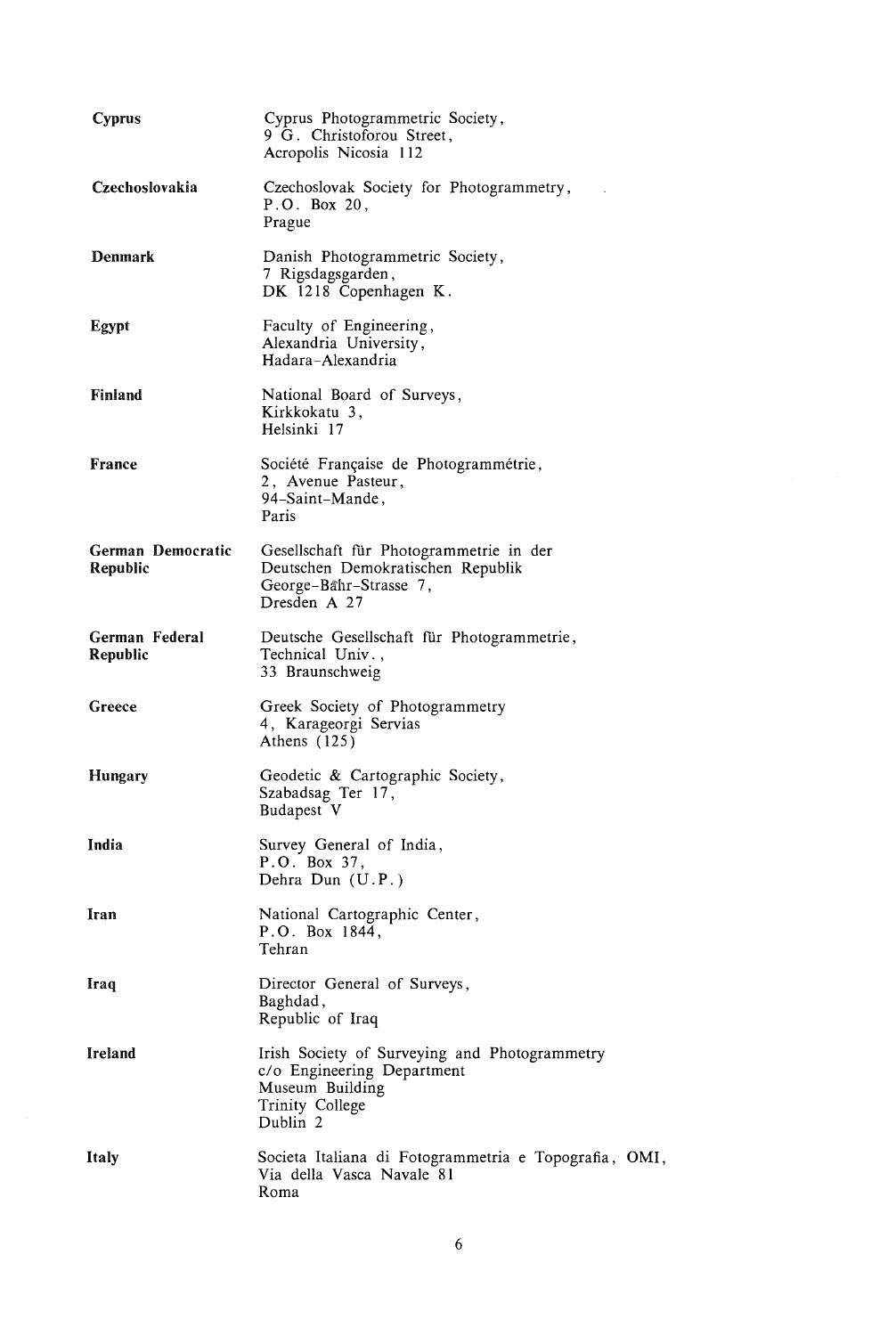| <b>Israel</b>      | Photogrammetric Society of Israel<br>Department of Surveys,<br>Ministry of Labour,<br>1 Lincoln Street,<br>P.O. Box 20090,<br>Tel-Aviv |
|--------------------|----------------------------------------------------------------------------------------------------------------------------------------|
| Japan              | Japan Society of Photogrammetry,<br>Institute of Industrial Science,<br>University of Tokyo,<br>Roppongi,<br>Minato-Ku,<br>Tokyo       |
| Jugoslavia         | Savez Geodetskih Inzenjera,<br>1 Geometara Jugoslavije<br>Knez Milosa 7/11<br>Beograd                                                  |
| Libya              | Surveying & Mapping Department,<br>Ministry of Planning and Development,<br>Tripoli                                                    |
| Luxembourg         | Association de Geometres,<br>54 av. Gaston Diderich,<br>Grand-Duche de Luxembourg                                                      |
| Malaya             | Surveyor General of Malaya,<br>Jalan Gurney,<br>Kuala Lumpur                                                                           |
| Mexico             | Sociedad Mexicana de Fotogrametria,<br>Apartado Postal 66-689,<br>Mexico 12, D.F.                                                      |
| <b>Morocco</b>     | Conservation Fonciere et de Service Topographique,<br>Av. Moulay Youssef,<br>Rabat                                                     |
| <b>Netherlands</b> | Nederlandse Vereniging voor Photogrammetrie,<br>Laboratorium voor Geodesie,<br>Kanaalweg 4,<br>Delft                                   |
| Nigeria            | Director of Surveys,<br>Federal Survey Department,<br>P.M.B. 12596,<br>Lagos                                                           |
| Norway             | Norges Kartekniske Forbund Kronprinsens gt. 17,<br>$N-Oslo2$                                                                           |
| Papua              | Photogrammetric Society of Papua & New Guinea,<br>Box 1036 Boroko,<br>Port Moresby                                                     |
| Pakistan           | Survey of Pakistan,<br>P.O. Box 3906,<br>Karachi                                                                                       |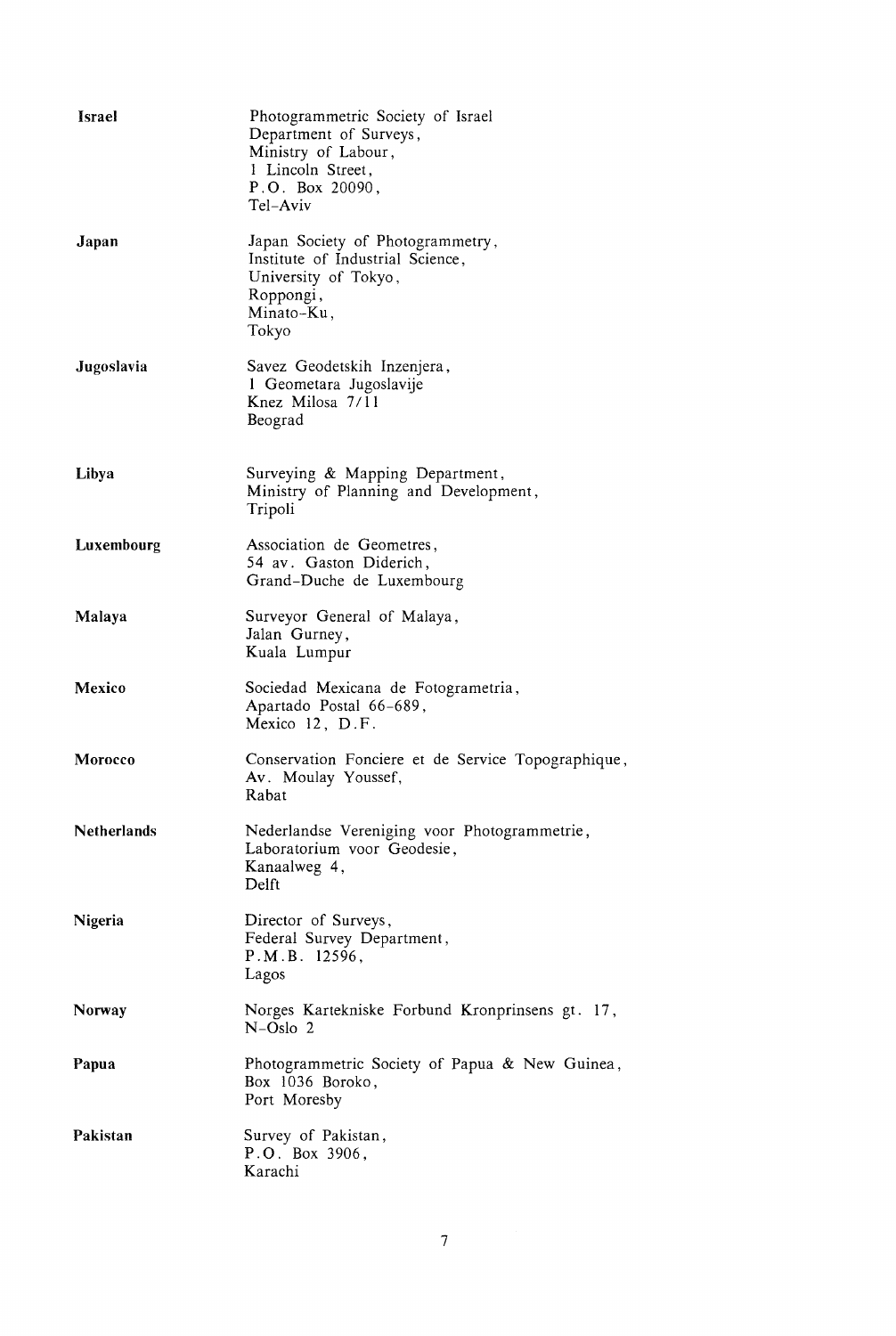| Peru               | Inst. de Topo. y Geodesia de la Univ. Nac.<br>de Ingenier,                                                                        |
|--------------------|-----------------------------------------------------------------------------------------------------------------------------------|
|                    | Faculdad de Ing. Civil,<br>Lima                                                                                                   |
| <b>Philippines</b> | Philippine Society of Photogrammetry,<br>P.O. Box 617,<br>Manila                                                                  |
| Poland             | Polskie Towarzystwo Fotogrametryczne,<br>UI. Czackiego 3/5,<br>Skr. poczt. 903,<br>Warszawa 1                                     |
| Portugal           | Associacao Portuguesa de Fotogrametria,<br>Instituto Geografico e Cadastral,<br>Praca de Estrela,<br>Lisboa <sub>2</sub>          |
| Romania            | Pres. of Comm. for Photogrammetry,<br>$Dir. -Gen.$ a $F.F.C.E.S.,$<br>B-dul Gen. Magheru nr. 28-30 Sector 1,<br><b>Bucarest</b>   |
| South Africa       | Photogrammetric Society of South Africa,<br>Department of Land Surveying,<br>University of Cape Town,<br>Rondebosch,<br>Cape Town |
| Spain              | Real Sociedad Geografica,<br>Valverde 22,<br>Madrid                                                                               |
| Sudan              | Sudan Society of Photogrammetry,<br>Ministry of Industry & Mineral Resources,<br>Survey Department,<br>P.O. Box 306,<br>Khartoum  |
| <b>Sweden</b>      | Swedish Society of Photogrammetry,<br>Kungl Landmateristyrelsen,<br>Box 43070,<br>100 72 Stockholm 43,                            |
| Switzerland        | Swiss Society for Photogrammetry,<br>Gruenaustr. 21,<br>3084 Wabern                                                               |
| Syria              | Military Surveying Department,<br>Ministry of Defence,<br>Damascus                                                                |
| Thailand           | Royal Thai Survey Department,<br>Supreme Command Headquarters,<br>Bangkok                                                         |
| Tunisia            | Direction de la Topographie et Cartographie,<br>13 rue de Jordanie,<br>Tunis                                                      |

 $\hat{\mathcal{E}}$ 

 $\mathcal{L}^{\text{max}}_{\text{max}}$